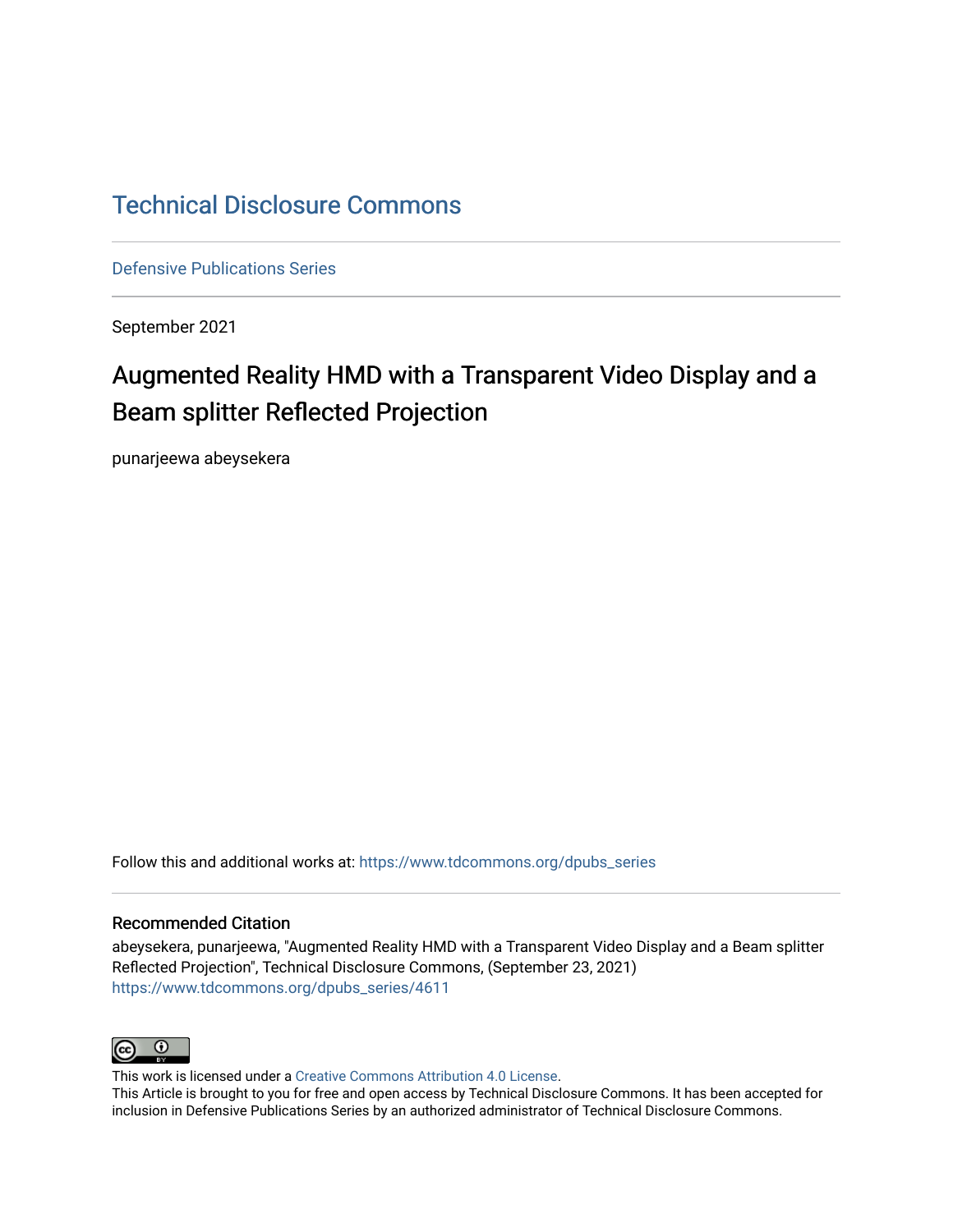Augmented Reality HMD with a Transparent Video Display and a Beam splitter Reflected Projection.

## ABSTRACT

This paper describes a method to combine an angled transparent video display with a projection which will reflects off an angled beam splitter to produce an effectively larger field of view. The transparent display is angled at forty-five degrees. The beam spitter glass is also angled at forty-five degrees and is attached to the transparent video display via a transparent material plate. An overhead video display will project its projection onto the beam splitter glass after being focused by a convex lens. This focused projection will reflect off the beam splitter glass and will be projected towards the user. In this configuration the user of this head mounted device will be able to experience a central focused field of view and the perception of the surrounding peripheral field of view.

#### KEYWORDS

- Augmented reality
- Transparent video display
- Overhead video display

#### BACKGROUND

Nowadays, augmented reality head mounted devices come in many different form factors. Generally, the smaller form factor devices tend to have a smaller field of view and the larger form factor devices tend to have a larger field of view. It is challenging yet highly desirable to have smaller form factor head mounted devices with a larger field of view.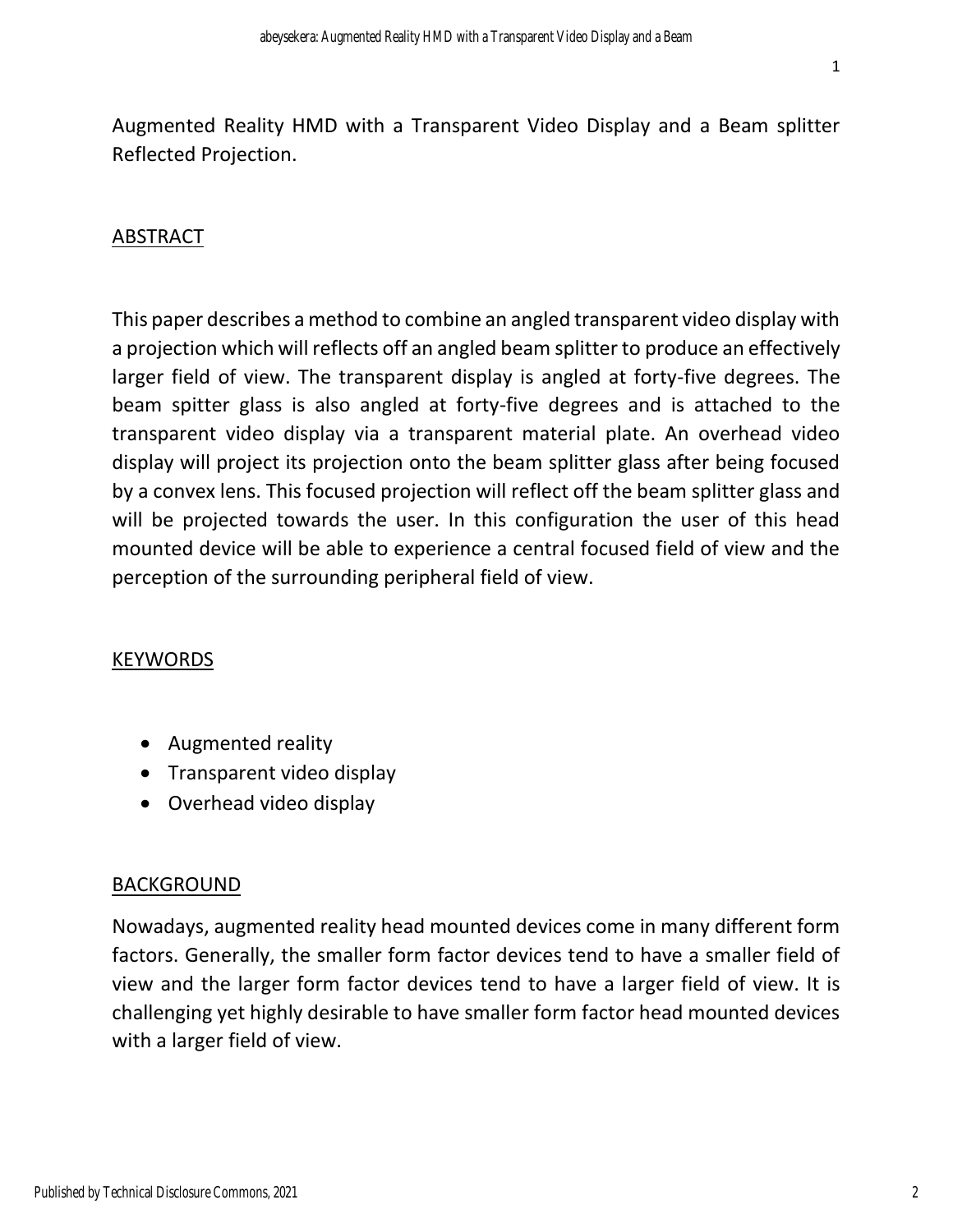#### DESCRIPTION

This paper describes a method to combine an angled transparent video display with a projection which will reflects off an angled beam splitter to produce an effectively larger field of view. The transparent display is angled at forty-five degrees. The beam spitter glass is also angled at forty-five degrees and is attached to the transparent video display via a transparent material plate. An overhead video display will project its projection onto the beam splitter glass after being focused by a convex lens. This focused projection will reflect off the beam splitter glass and will be projected towards the user. In this configuration the user of this head mounted device will be able to experience a central focused field of view and the perception of the surrounding peripheral field of view. This configuration includes two transparent video displays, two small overhead video screens, two overhead convex lenses, two beam splitter glasses and two transparent material plates. The following diagrams will illustrate the main configuration of the head mounted device. The core mechanism of combining the two transparent video displays which provides the perception of the surrounding peripheral vision with the two overhead projections which will provide the central vision is demonstrated in the View combining virtual reality headset (Abeysekera 2021).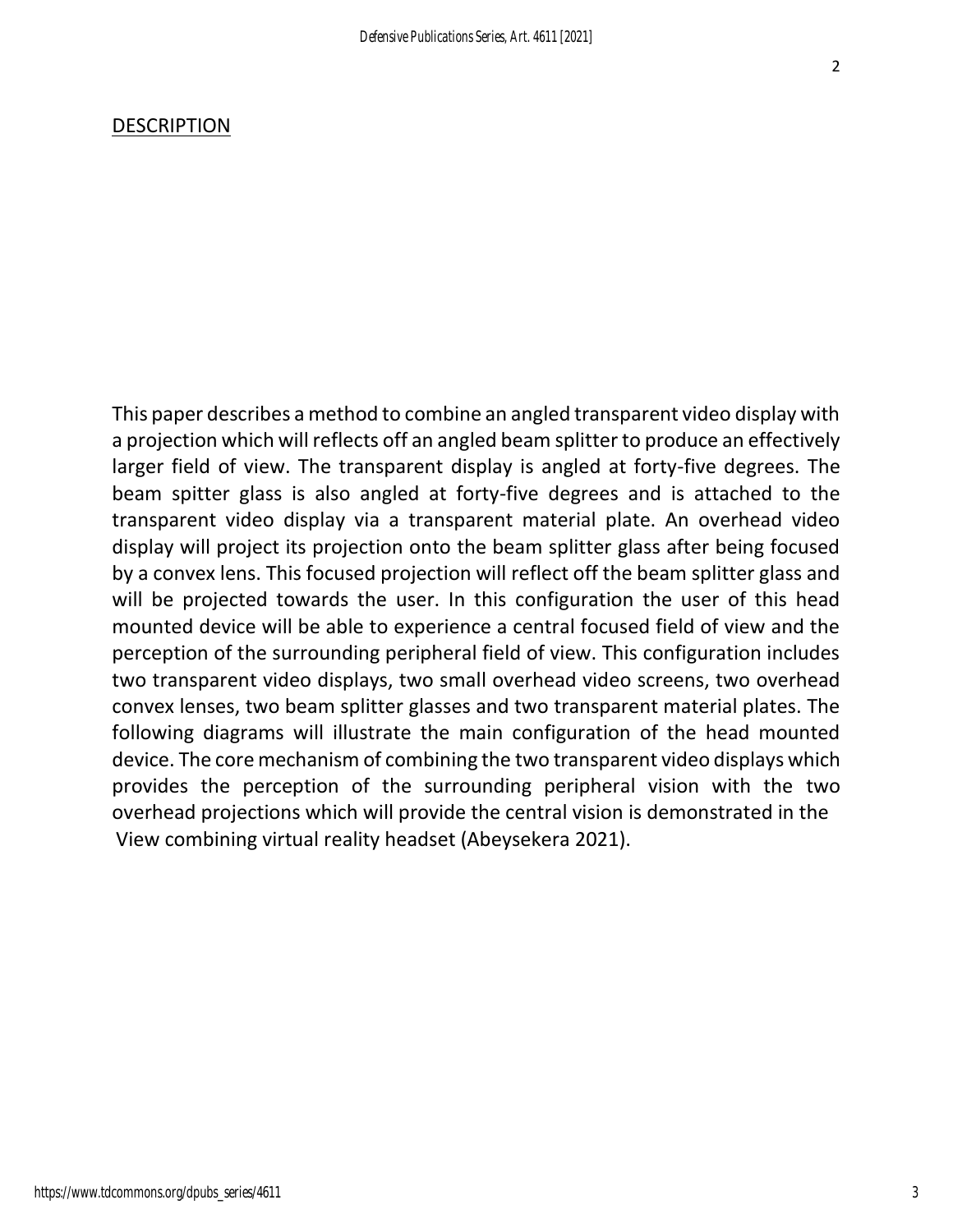Diagram one: the right-side view.

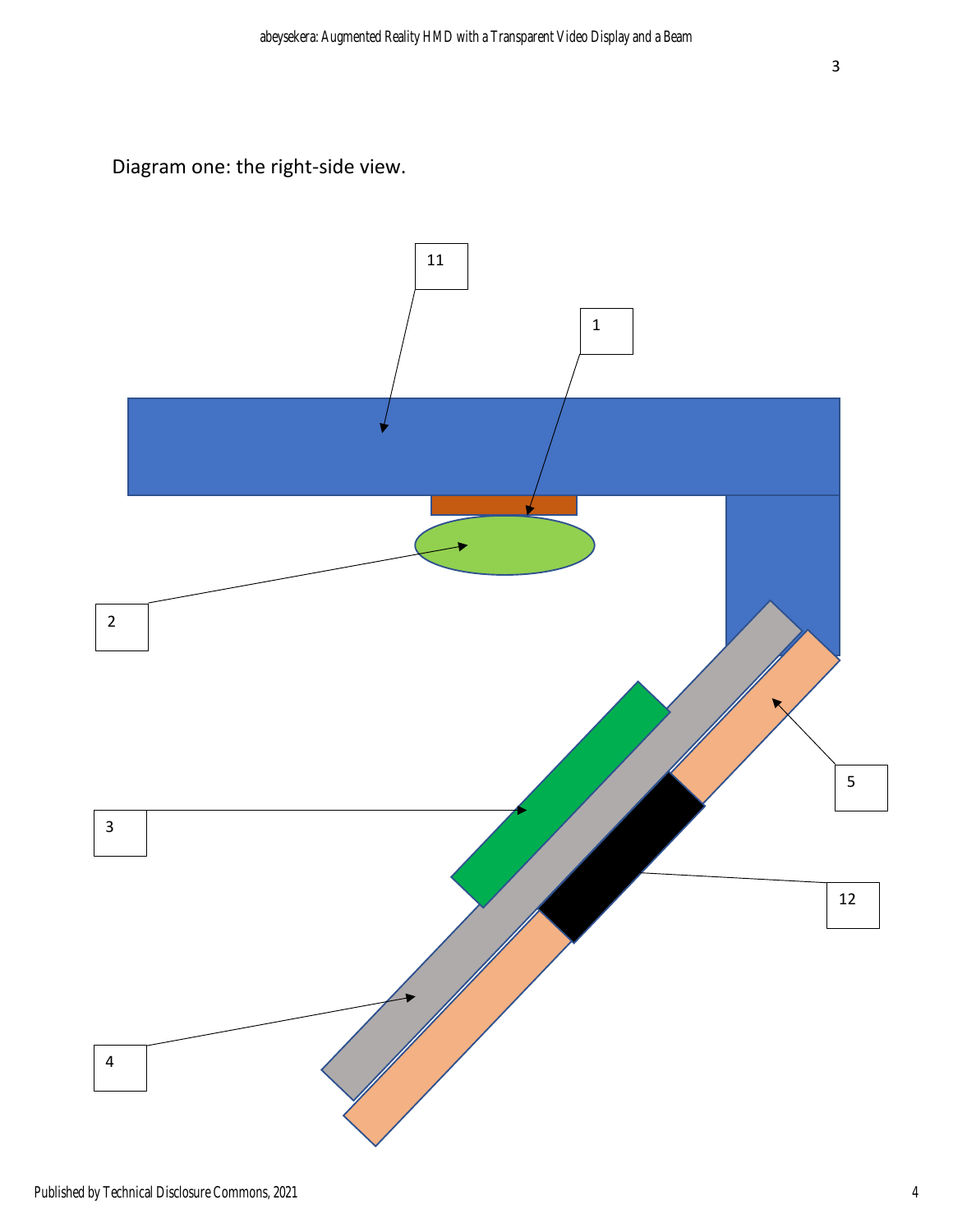Diagram two: the rear view.

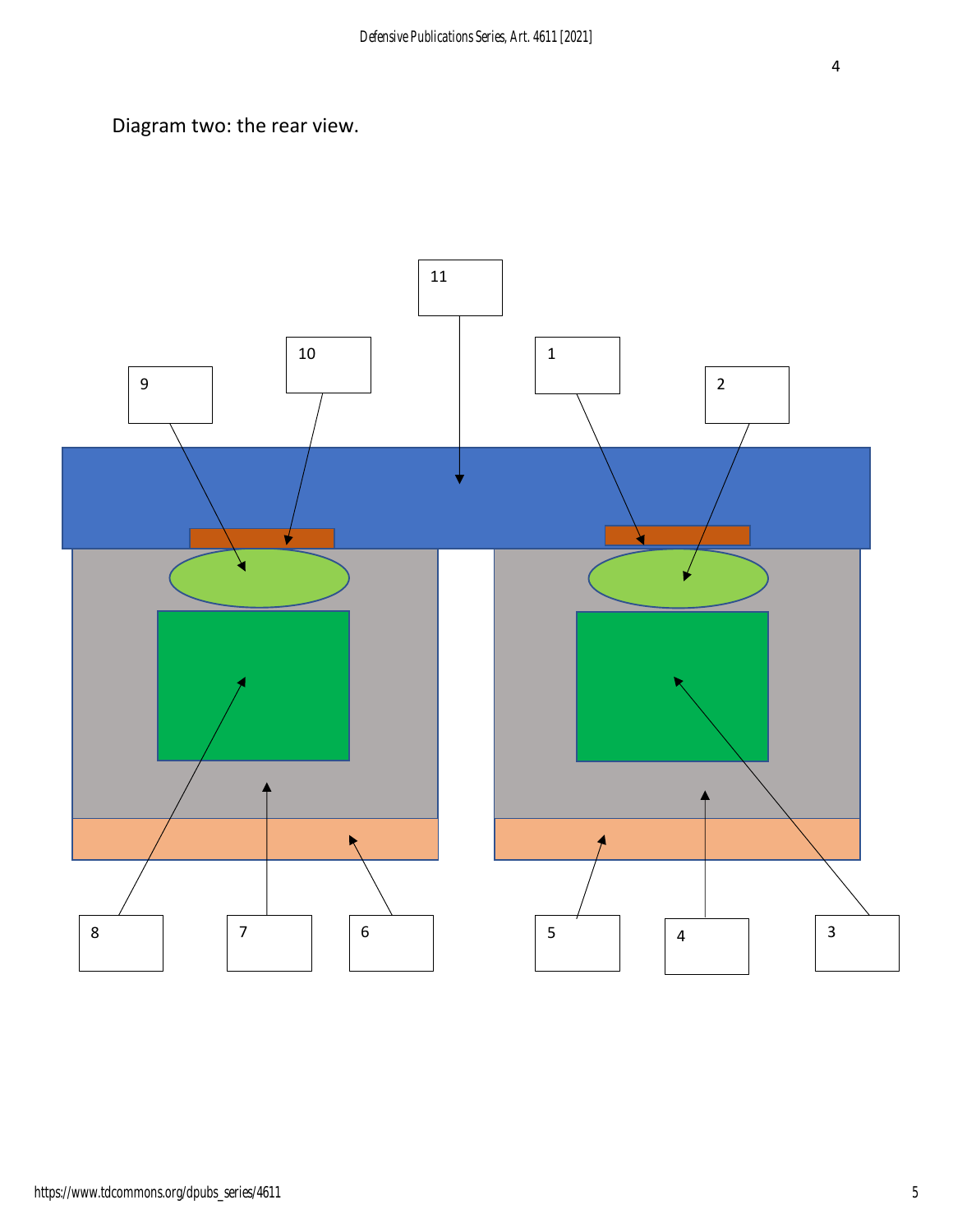• The components of the main configuration of the head mounted display.

Component one:

The right overhead video display

Component two:

The right overhead focusing convex lens

Component three:

The right beam splitter glass angled at forty-five degrees

Component four:

The right transparent material plate angled at forty-five degrees

Component five:

The right transparent video display angled at forty-five degrees

Component six:

The left transparent video display angled at forty-five degrees

Component seven:

The left transparent material plate angled at forty-five degrees

Component eight:

The left beam splitter glass angled at forty-five degrees

Component nine:

The left overhead focusing convex lens

Component ten:

The left overhead video display

Component eleven:

The structure which holds all the components together

5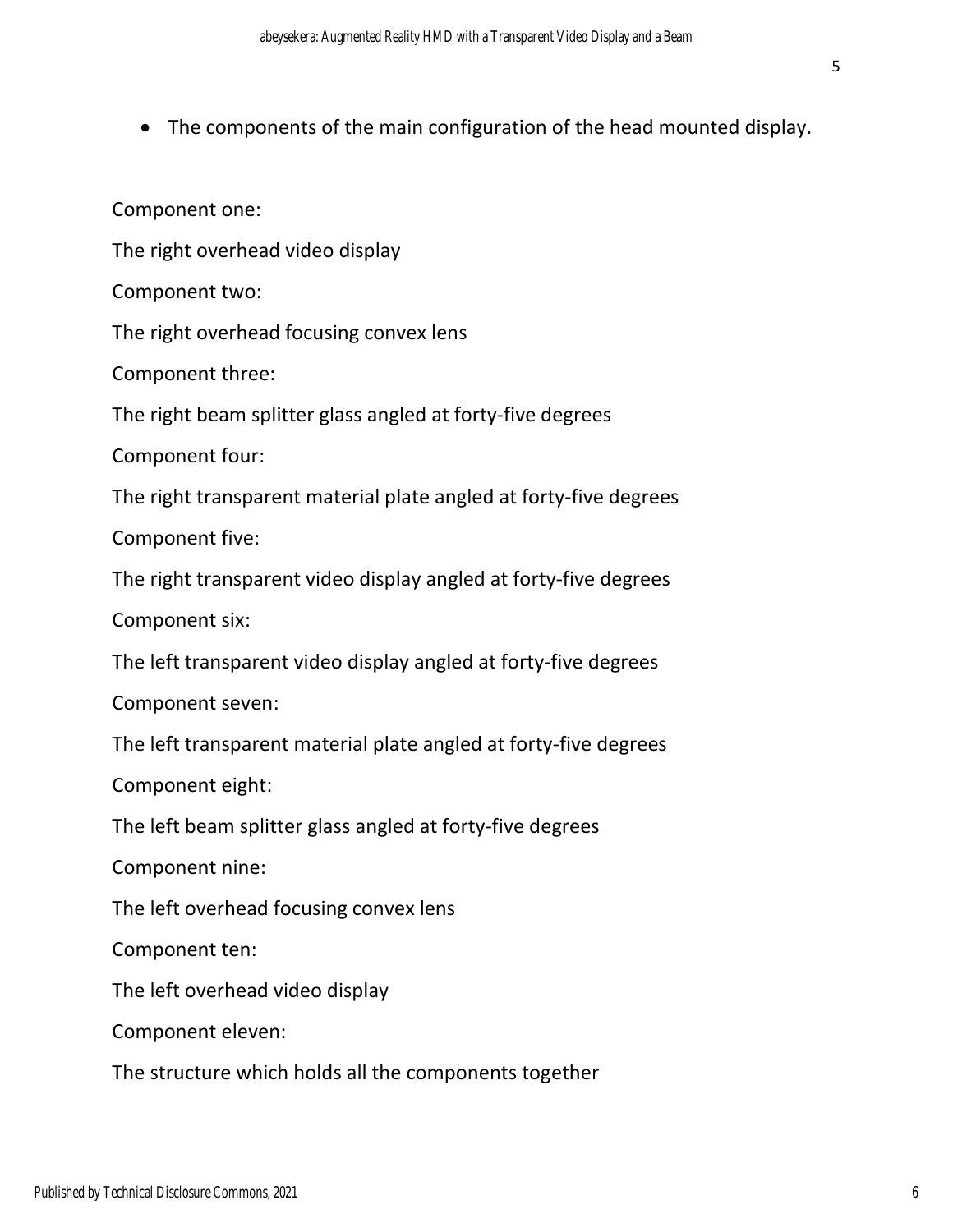Component twelve:

The right pixel not lit area

- The augmented reality head mounted device have two types of fields of views. They are described below.
- 1. The central field of view
- 2. The surrounding peripheral field of view
- Type one: The central field of view
- 1. The two overhead video displays (labelled as components one and ten) display two video feeds which will be projected onto the two forty-fivedegree angled beam splitters (labelled as components three and eight) after being focused by the two overhead convex lenses (labelled as components two and nine).
- 2. The two projections of the two overhead video displays (labelled as components one and ten) after falling onto the two forty-five-degree angled beam splitters (labelled as components three and eight) will be reflected and will travel towards the user.
- 3. In each of the two transparent video displays (labelled as components five and six), a central portion is configured to be of transparent color (no pixels lit). These central portions are equivalent to the surface areas of the two projections of the two overhead video displays (labelled as components one and ten) that will occupy the two beam splitter glasses (labelled as components three and eight).
- 4. This central field of view configuration allows the user to experience a focused central field of view.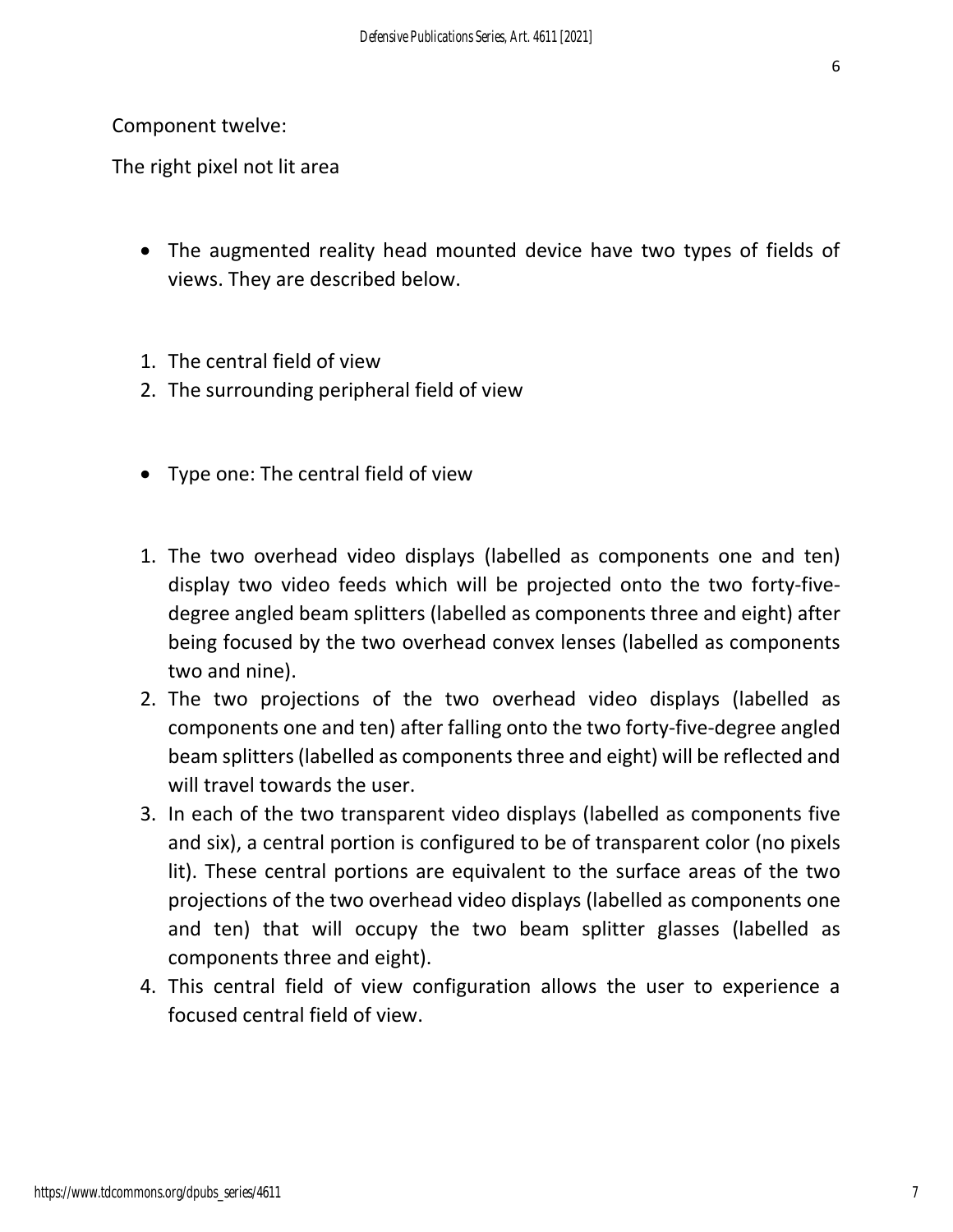• The above-described configuration is given by the diagram below. The red bent arrow highlights the path of the overhead projection.

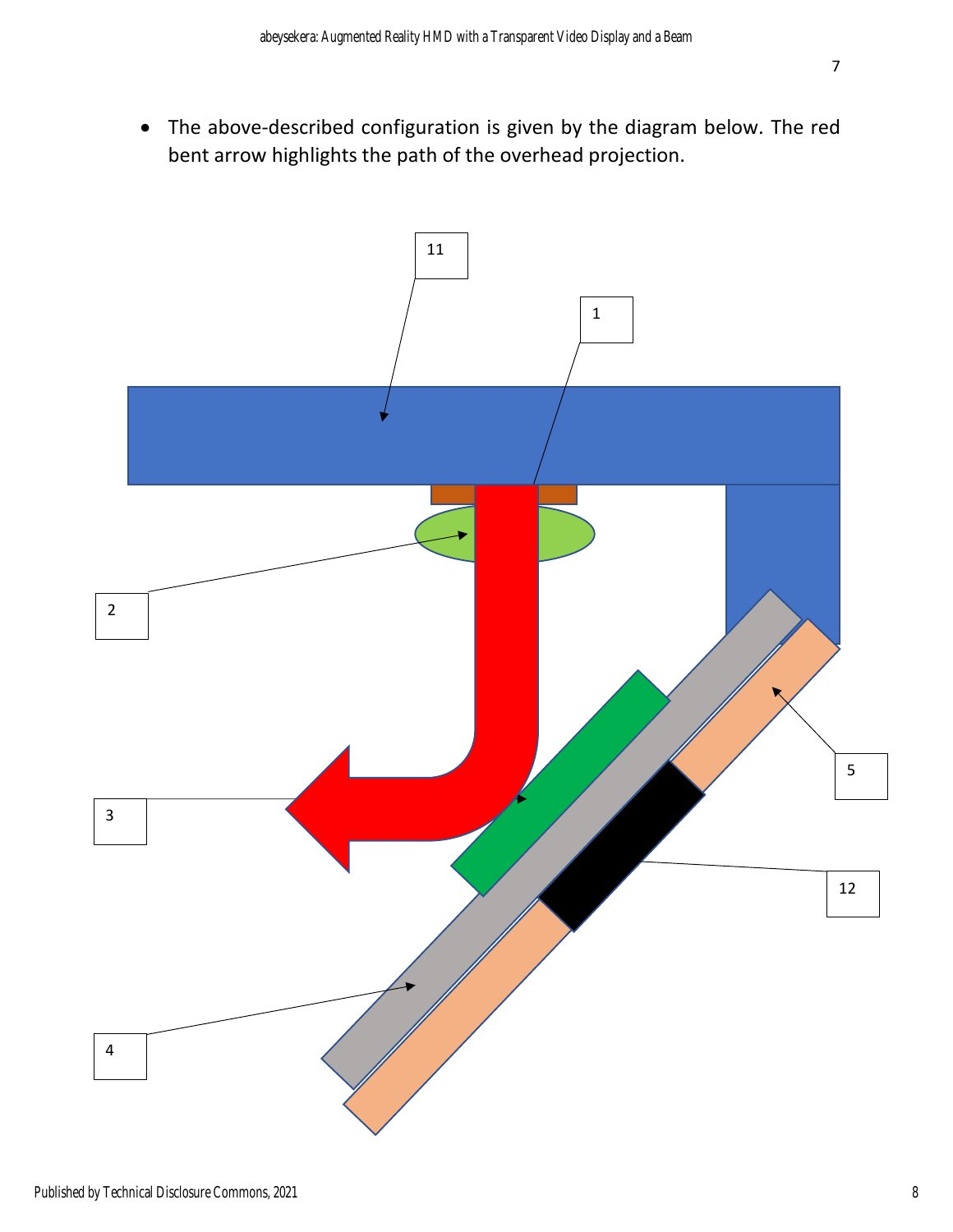• Type two: The surrounding peripheral field of view

The two transparent video displays (labelled as components five and six) will project their video feeds (the video feeds surrounding the pixel not lit-transparent central areas mentioned in description three of the type one field of view) towards the user.

• The user of this augmented reality head mounted device configuration will be able to experience a central focused field of view with the perception of the surrounding peripheral field of view.